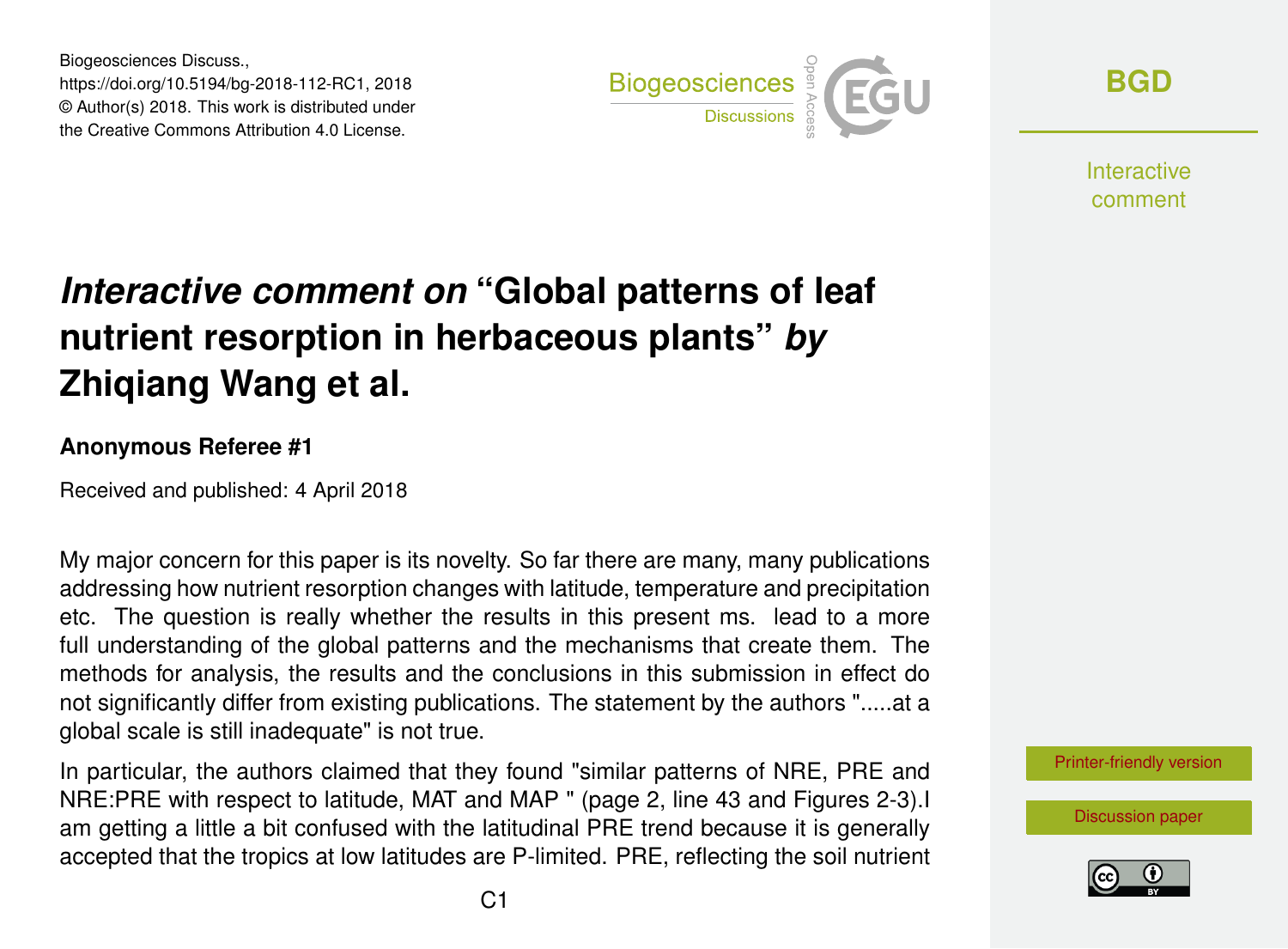availability, is expected to be negatively correlated with soil P and thus has high a PRE value at a low latitude, i.e., PRE does not increase but decrease with increasing latitudes.

Another concern is that the authors should show awareness of the shortcomings of the methodology due to that they focused on this study on " herbaceous species". Their calculations of nutrient resorption were not corrected by this leaf area, because senescent leaves shrink in herbs and therefore their concentrations can be higher. Furthermore, the authors did not correct their NRE/PRE by a mass loss correction factor (MLCF), especially important for herbaceous species. See how to do it by Vergutz, Ecological Monographs, 2012, 82(2):205-220.

There are lots of factors affecting nutrient resorption process. The authors only chose latitude (LAT), mean annual temperature (MAT) and precipitation (MAP). There is the possibility that temperature and precipitation are not the only factors varying at a broad scale. Soil characteristics are in fact more important because they are closely related to plant growth. AET might also be a more important climatic index than MAT/MAP to drive RE. Apparently, the authors have neglected these variables.

In Table 1, the authors conducted a multiple regression analysis. LAT and MAT (including MAP) are tricky metrics, as often MAT is auto-correlated to LAT and this autocorrelation needs to statistically identify. It is not LAT itself but LAT-related environment variables (e.g, temperature. . .) that exert effects on plants and ecosystems. Therefore it not suitable to conduct a 3-way ANOVA such as Lat\*MAT\*MAP. Moreover, using mean annual climatic indices does not consider monthly variations, especially in growing season. So the statistical analysis appears to be incorrect, or at least poorly justified. Figs 2-3 show quite clearly that NRE/PRE is not normal, with data points concentrated towards middle LAT/MAP.

More importantly, the predictive power, i.e., the coefficient of determination, is extremely low. Most r2 is less than 0.05, the lowest r2 with a significant P value is 0.01!! **[BGD](https://www.biogeosciences-discuss.net/)**

Interactive comment

[Printer-friendly version](https://www.biogeosciences-discuss.net/bg-2018-112/bg-2018-112-RC1-print.pdf)

[Discussion paper](https://www.biogeosciences-discuss.net/bg-2018-112)